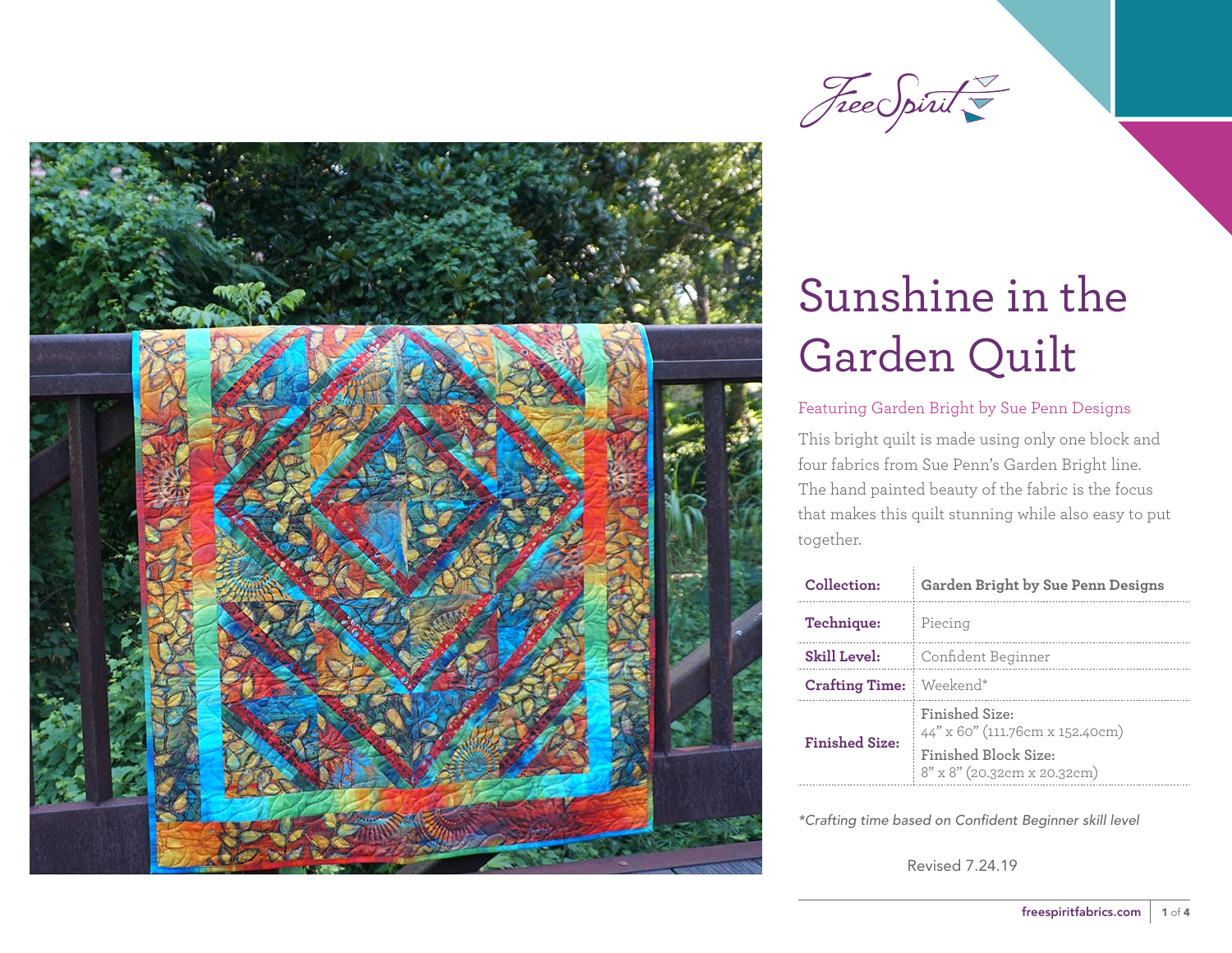

### *Project designed by Sue Penn*

*Tech edited by Kathryn Patterson*

## **Fabric Requirements**

| <b>DESIGN</b> | <b>COLOR</b> | <b>ARTICLE CODE</b> | <b>YARDAGE</b>               |
|---------------|--------------|---------------------|------------------------------|
| (A) Shine     | Multi        | PWSP001.MULTI       | $1\%$ yards (1.60m)          |
| (B) Horizons  | Multi        | PWSP002.MULTI       | 1/8 yard (80.01cm)*          |
| (C) Glow      | Sunset       | PWSP004.SUNSE       | 3/4 yard (68.58cm)           |
| (D) Terrace   | Garden       | PWSP005.GARDE       | $\frac{3}{4}$ yard (68.58cm) |



44" (111.76cm)

*\* includes binding*

### **Backing** (Purchased Separately)

| 44" (111.76cm) wide  |      |               |                                             |  |  |  |
|----------------------|------|---------------|---------------------------------------------|--|--|--|
| Glow                 | Blue | PWSP004.BLUEX | 3 yards (2.75m)                             |  |  |  |
| OR                   |      |               |                                             |  |  |  |
| 108" (274.32cm) wide |      |               | 1 <sup>1</sup> / <sub>2</sub> yards (1.38m) |  |  |  |

## **Additional Requirements**

- 100% cotton thread in colors to match
- 52" x 68" (132.08cm x 172.72cm) batting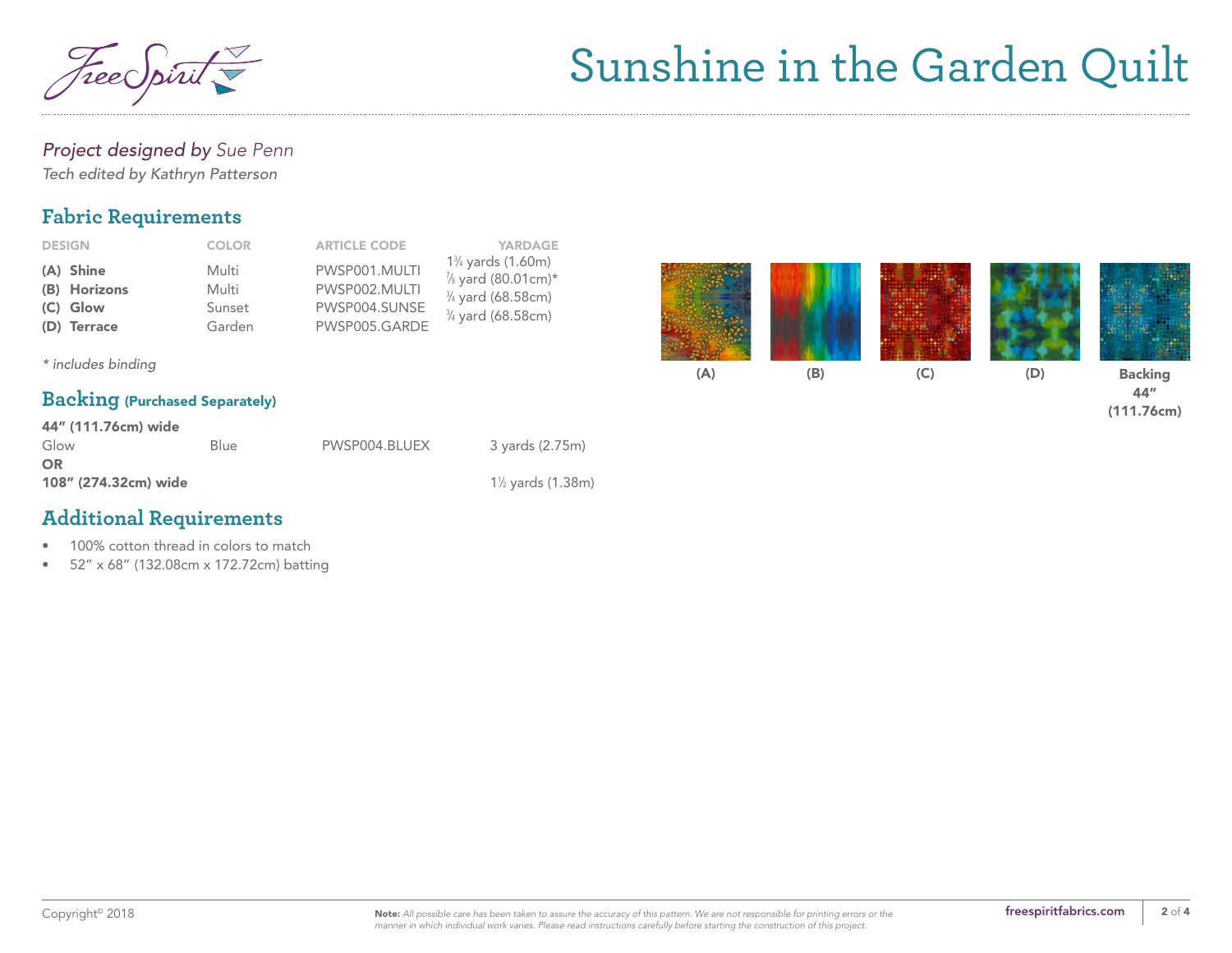### **Cutting**

#### WOF = Width of Fabric; HST = Half-Square Triangle

#### Fabric A, cut:

(5) 71 ⁄2" x WOF (19.05cm x WOF); sub-cut (24) 71 ⁄2" (19.05cm) squares, cut once diagonally to make (48) HST  $(5)$  4 $\frac{1}{2}$ " x WOF (11.43cm x WOF), for outer border

#### Fabric B, cut:

(11)  $2\frac{1}{2}$ " x WOF (6.35cm x WOF), (6) for binding and (5) for inner border

#### Fabrics C and D, cut from each:

(24) 21 ⁄2" x 121 ⁄2" (6.35cm x 31.75cm) strips

## **Blocks**

*All seam allowances are 1 ⁄4" (.64cm) and pieces are sewn right sides together. Press as indicated.*

1. Referring to Figure 1, finger-press a Fabric D strip and the long edge of a Fabric A half-square triangle in half. Sew together, matching folds. Repeat with a Fabric C strip and a second Fabric A half-square triangle.

Figure 1



**2.** Sew the units together along the strip edges (Fig. 2). Trim to 8½" (21.59cm) square, centering the center seam.







3. Repeat Steps 1 and 2 to make (24) total blocks.

## **Quilt Top Assembly**

- 4. Referring to the **Quilt Layout** [diagram on page](#page-3-0) [4](#page-3-0) and photo, arrange (6) rows of (4) blocks each, rotating as shown. Sew the blocks into rows, and then sew the rows together.
- 5. Sew (5) Fabric B strips together end to end. Measure the quilt center length. From the long pieced strip, cut (2) inner border strips that length; sew (1) to each side of the quilt center. Press well. Measure the quilt center width. Cut (2) inner border strips that length; sew (1) to the top and the other to the bottom of the quilt.

6. In the same manner, sew together (5) Fabric A strips, measure quilt center length, cut (2) side borders that length, and sew to quilt; press. Measure quilt center width, cut (2) borders that length, and sew to top and bottom of quilt.

## **Finishing**

- 7. Sew together (6) Fabric B binding strips end to end using diagonal seams. Press the seams open. Press the binding strip in half wrong sides together.
- 8. Layer the backing (wrong side up), batting, and quilt top (right side up). Baste the layers together and quilt as desired. Trim the excess batting and backing even with the top after quilting is completed.
- 9. Leaving an 8" (20.22cm) tail of binding, sew binding to top of quilt through all layers matching all raw edges. Miter corners. Stop approximately 12" (30.48cm) from where you started. Lay both loose ends of binding flat along quilt edge. Where these two loose ends meet, fold them back on themselves and press to form a crease. Using this crease as your stitching line, sew the two open ends of the binding right sides together. Trim seam to  $\mathrm{\%}''$  (.64cm) and press open. Finish sewing binding to quilt.
- 10. Turn the binding to the back of the quilt and handstitch in place.